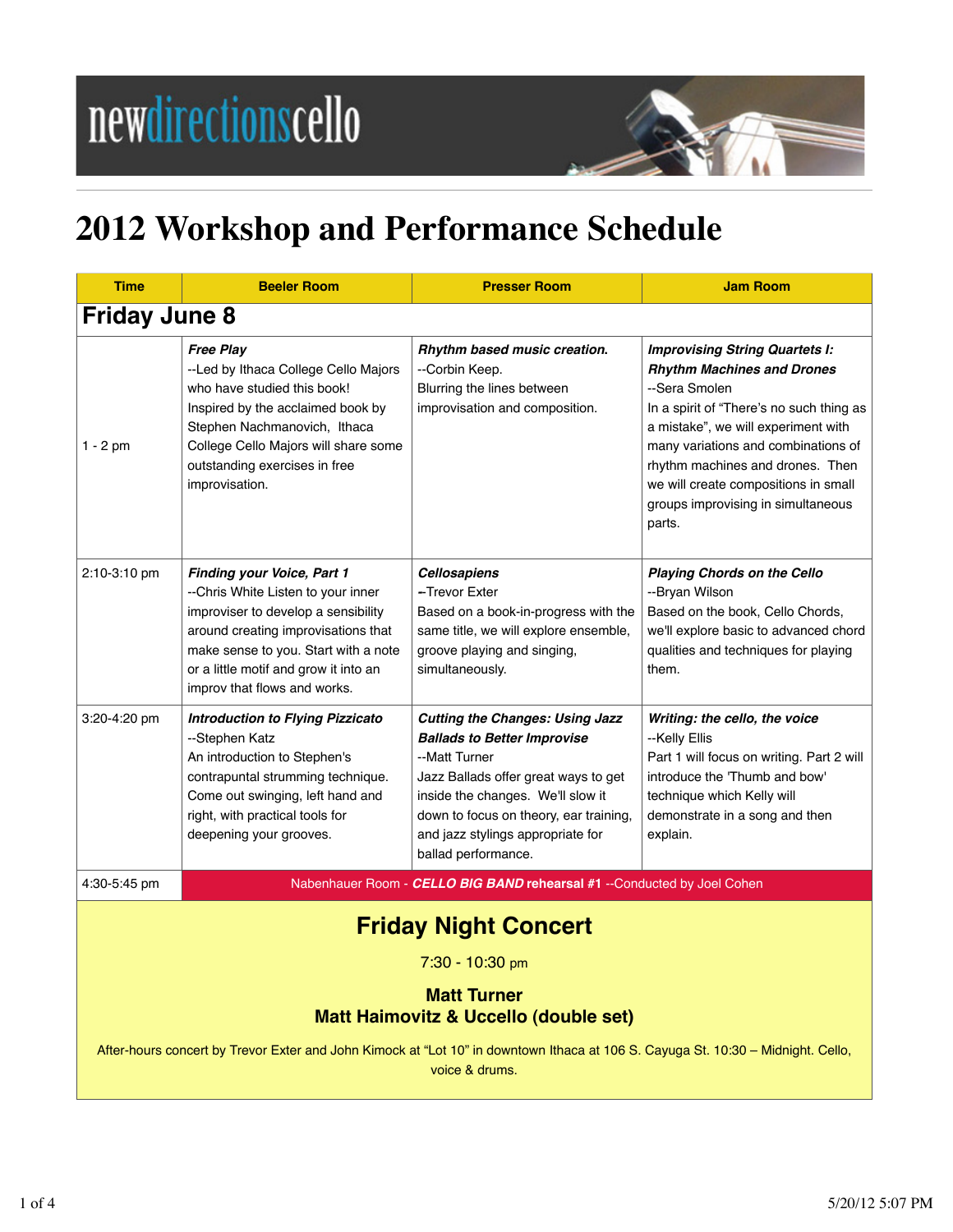| <b>Time</b>                                                                       | <b>Beeler Room</b>                                                                                                                                                                                                                                                                                                                                     | <b>Presser Room</b>                                                                                                                                                                                                                                                                                                                                                                                                                                                                                                                     | <b>Jam Room</b>                                                                                                                                                                                                                             |  |  |  |
|-----------------------------------------------------------------------------------|--------------------------------------------------------------------------------------------------------------------------------------------------------------------------------------------------------------------------------------------------------------------------------------------------------------------------------------------------------|-----------------------------------------------------------------------------------------------------------------------------------------------------------------------------------------------------------------------------------------------------------------------------------------------------------------------------------------------------------------------------------------------------------------------------------------------------------------------------------------------------------------------------------------|---------------------------------------------------------------------------------------------------------------------------------------------------------------------------------------------------------------------------------------------|--|--|--|
| <b>Saturday June 9</b>                                                            |                                                                                                                                                                                                                                                                                                                                                        |                                                                                                                                                                                                                                                                                                                                                                                                                                                                                                                                         |                                                                                                                                                                                                                                             |  |  |  |
| Registration for Young People's Cello-Bration 8:30 - 9:00 Lobby near Presser Room |                                                                                                                                                                                                                                                                                                                                                        |                                                                                                                                                                                                                                                                                                                                                                                                                                                                                                                                         |                                                                                                                                                                                                                                             |  |  |  |
| $9-10$ am                                                                         | Hand me doon da fiddle<br>-- Abby Newton with Sera Smolen<br>Tunes, bowings, harmonies and<br>rhythms of the Shetland Islands                                                                                                                                                                                                                          | <b>Songwriting on the Cello:</b><br>Self-accompaniment and<br>Arranging -- Ashia Grzesik<br>We'll be exploring songwriting with<br>the cello and various ways to<br>approach self-accompanying cello<br>techniques. We'll talk about finding<br>your own voice/writing style,<br>text-coloring, setting the musical<br>style/feel, and cover arranging. I<br>encourage any cellist/singers to bring<br>an original song or cover they would<br>like to possibly work on in the<br>workshop (sort of a loose<br>masterclassish session). | <b>Creating Soundscapes Through</b><br><b>Conduction</b><br>--Matt Turner<br>After exploring our instruments we<br>will enter the world of conduction<br>using movement, hand signals, and<br>card pieces to create group<br>improvisations |  |  |  |
| $10:10 - 11:10$<br>am                                                             | <b>Singing and Playing the Cello- The</b><br>Easy Way<br>--Ashia Grzesik<br>We'll be exploring how to sing simple<br>songs over simple chords, just like a<br>guitarist or pianist would. Then we'll<br>take individual chord notes and<br>harmonize/sing over them, as well as<br>talk about how to keep practicing<br>singing and playing the cello. | <b>Half Nelson</b><br>--Matt Haimovitz and his group.<br>Based on the Miles Davis tune,<br>arranged for 8 cellos by Matt<br>Haimovitz, we will get everyone<br>swinging. This song will be played by<br>the cello big band on Sunday. This<br>workshop will allow all of us to<br>become more deeply familiar with<br>this beautiful, complex arrangement.<br>There will be two improvised solos<br>plus a bass solo with scordatura<br>tuning.                                                                                         | You can't really do that on a cello,<br>can you?<br>--Corbin Keep<br>Alternative techniques that won't hurt<br>your cello, but your fingers will never<br>be the same!                                                                      |  |  |  |
| 11:20 am -<br>12:20 pm                                                            | <b>Introduction to Cello</b><br><b>Improvisation</b> --David Eggar<br>A beginning experience in cello<br>improvisation                                                                                                                                                                                                                                 | Kashmir<br>--Matt Haimovitz and his group<br>Based on the Led Zepplin Rock tune,<br>we will work on this song arranged by<br>Matt Haimovitz in four parts, then<br>bring it all together at the end of the<br>hour.                                                                                                                                                                                                                                                                                                                     |                                                                                                                                                                                                                                             |  |  |  |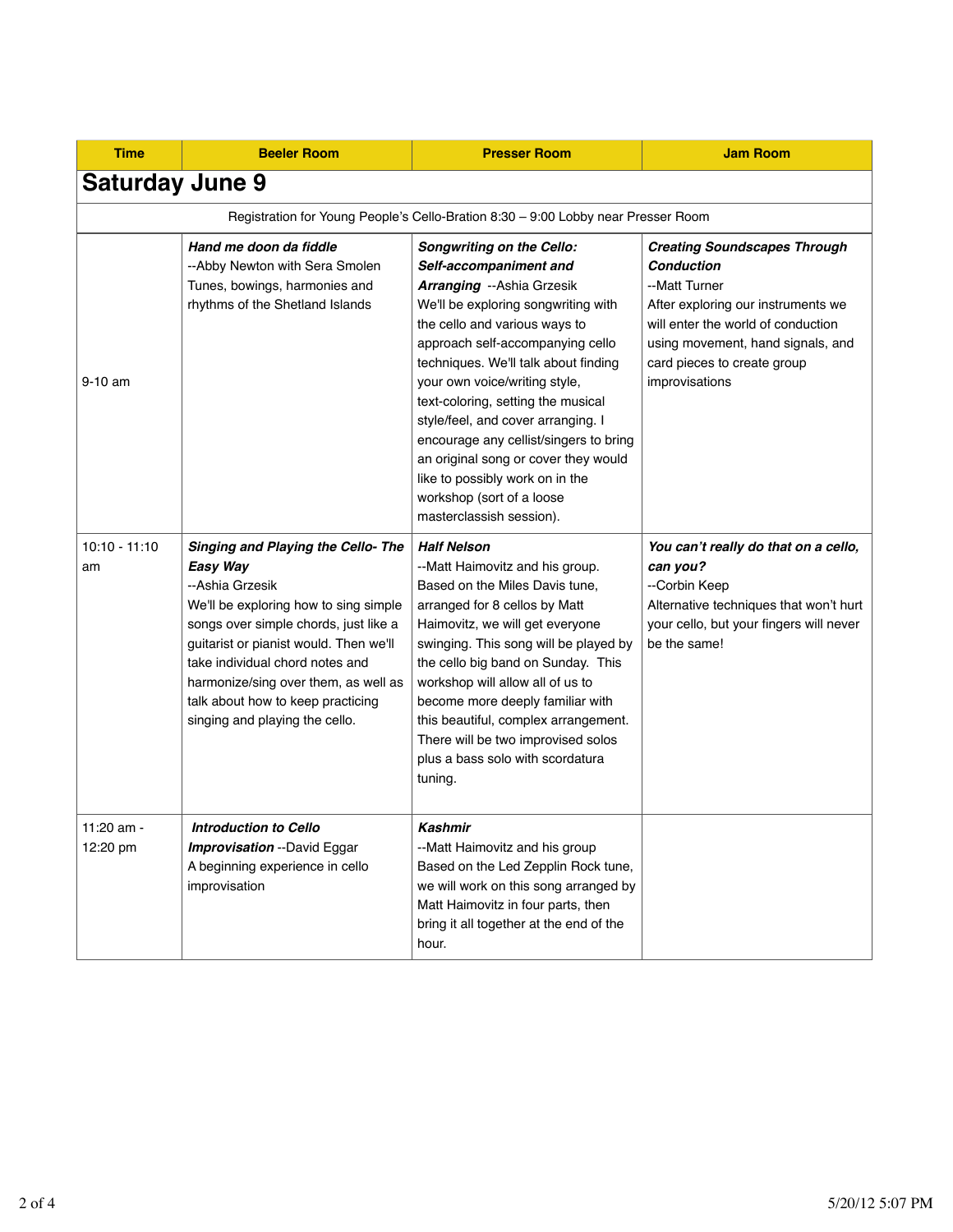| <b>Time</b>                                                                                                                              | <b>Beeler Room</b>                                                                                                                                                                                                                                         | <b>Presser Room</b>                                                                                                              | <b>Jam Room</b>                                                                                                                                                                                       |  |  |  |  |
|------------------------------------------------------------------------------------------------------------------------------------------|------------------------------------------------------------------------------------------------------------------------------------------------------------------------------------------------------------------------------------------------------------|----------------------------------------------------------------------------------------------------------------------------------|-------------------------------------------------------------------------------------------------------------------------------------------------------------------------------------------------------|--|--|--|--|
| <b>Saturday June 9 continued</b>                                                                                                         |                                                                                                                                                                                                                                                            |                                                                                                                                  |                                                                                                                                                                                                       |  |  |  |  |
| $12:20 - 3$ pm                                                                                                                           | Free Improvisation: Feel free to sign up on the door for a time to Jam in 3304.                                                                                                                                                                            |                                                                                                                                  |                                                                                                                                                                                                       |  |  |  |  |
| $12:20 - 2$ pm                                                                                                                           | <b>LUNCH</b>                                                                                                                                                                                                                                               |                                                                                                                                  |                                                                                                                                                                                                       |  |  |  |  |
| $2 - 3$ pm                                                                                                                               | <b>Exhibition Room: Presser Room</b><br>Hear performances on new instruments, bows, electric cellos and other gear. Hear the makers explain how and why<br>these new instruments sound so good.                                                            |                                                                                                                                  |                                                                                                                                                                                                       |  |  |  |  |
| $3:10 - 4:10$ pm                                                                                                                         | The Improviser's Guide to the<br>Cello<br>--Jacob Szekely<br>Unlock the creative possibilities of the<br>instrument using style specific<br>concepts. Master your fingerboard<br>while minimizing thinking. Learn a<br>new approach to chord scale mastery | <b>Extreme Crossover Cello</b><br>--David Eggar<br>Explore more complex issues of<br>crossing the cello over into new<br>fi elds | The Cabinet of Dr. Caligari<br>--Chris White<br>Create an improvised soundtrack to a<br>classic, German avante garde silent<br>movie with Chris White and members<br>of the "Cloud Chamber Orchestra" |  |  |  |  |
| 4:20-5:45 pm                                                                                                                             | Nabenhauer Room - CELLO BIG BAND rehearsal #2 --Conducted by Joel Cohen                                                                                                                                                                                    |                                                                                                                                  |                                                                                                                                                                                                       |  |  |  |  |
| <b>Saturday Night Concert</b><br>$7:30 - 10:30$ pm<br><b>Ashia &amp; Bison Rouge</b><br>Dave Eggar & Trio Dioro<br><b>Ancient Device</b> |                                                                                                                                                                                                                                                            |                                                                                                                                  |                                                                                                                                                                                                       |  |  |  |  |
|                                                                                                                                          |                                                                                                                                                                                                                                                            |                                                                                                                                  |                                                                                                                                                                                                       |  |  |  |  |

## **Young People's Cello-Bration Saturday June 9**

The Young People's Cello-Bration is for ages 8-16.

This program includes all activities on Saturday, plus a concert ticket to the Saturday evening concert. Students choose from workshops and jam sessions offered during the day. During the lunch hour, this special group will have a pizza lunch.

Next they will have the entire exhibition room of electric instruments to try with helpers to guide them. Next they will have a special jam session with **Stiller Zusman, director of Abovoagogo Art Studio.** All day long this group will be helped and guided by our team of cellists at Ithaca College.